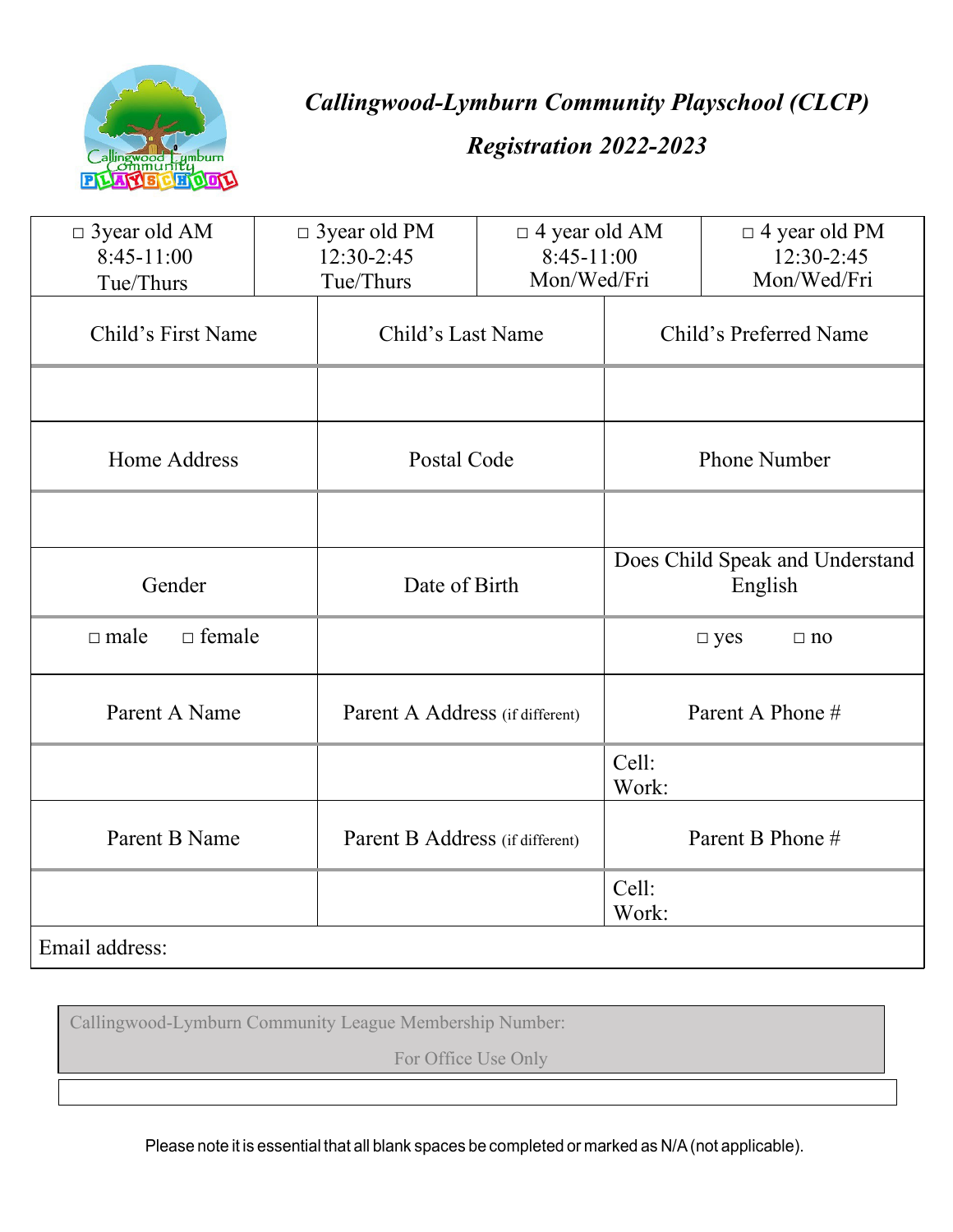Authorized persons (in addition to parents) to whom your child may be released to

Name & Phone: Name & Phone:

Any siblings to the student? Please list name and year of birth:

Are there any circumstances regarding guardianship or custody that you feel we should be aware of? If yes, please explain:

### **EMERGENCY CONTACTS:** please list 2 people, other than parents, who can be contacted during playschool hours.

| Name:                            | Name:                            |
|----------------------------------|----------------------------------|
| Relations to Child:              | Relation to Child:               |
| Address (including postal code): | Address (including postal code): |
| <b>Phone Numbers:</b>            | <b>Phone Numbers:</b>            |

| Medical Information                                                   |                                              |  |  |  |  |
|-----------------------------------------------------------------------|----------------------------------------------|--|--|--|--|
| Student's Alberta Health Care Number:                                 | Allergies:                                   |  |  |  |  |
| Immunizations up to date:                                             | <b>Dietary Restrictions:</b>                 |  |  |  |  |
| $\Box$ yes<br>$\Box$ no<br>Medical Conditions? If yes please explain: | Is your child taking any medications? Please |  |  |  |  |
|                                                                       | list:                                        |  |  |  |  |
|                                                                       |                                              |  |  |  |  |
|                                                                       |                                              |  |  |  |  |

Please note it is essential that all blank spaces be completed or marked as N/A(not applicable).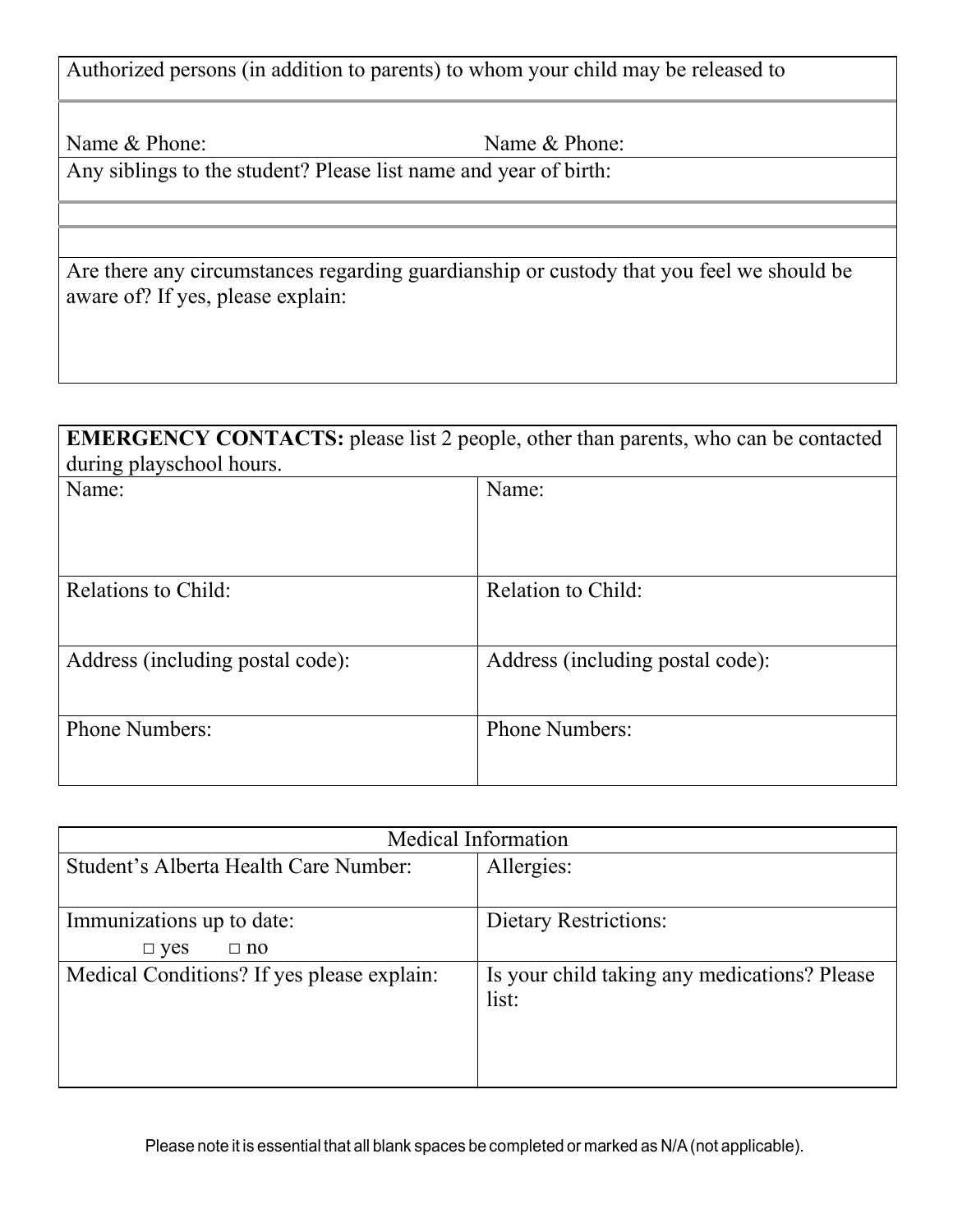# *HEALTH QUESTIONNAIRE FOR CLCP*

In order to better understand your child's needs in playschool, please complete this survey about his/her health.

1. In the last year, has this child had any difficulty with the following:

|                       | Yes | No | If yes, please explain |
|-----------------------|-----|----|------------------------|
| Ear Aches             |     |    |                        |
| Hearing               |     |    |                        |
| Speech                |     |    |                        |
| Vision                |     |    |                        |
| Feeding/Eating        |     |    |                        |
| Sleeping              |     |    |                        |
| <b>Bowels</b>         |     |    |                        |
| Wetting Day/Night     |     |    |                        |
| Fever                 |     |    |                        |
| <b>Making Friends</b> |     |    |                        |

- 2. Is your child developing as you think they should for this age?  $\Box$  Yes  $\Box$  No If no, please explain:
- 3. Does your child have any fears of which we should be aware?  $\Box$  Yes  $\Box$  No If yes, please explain:
- 4. Has your child ever experienced any of the following? If yes please provide the year.

|                       |  | Yes No Year |                        |  | Yes No Year |
|-----------------------|--|-------------|------------------------|--|-------------|
| Rubella               |  |             | <b>Heart Condition</b> |  |             |
| Measles               |  |             | Tuberculosis           |  |             |
| <b>Whooping Cough</b> |  |             | Convulsions            |  |             |
| Chicken Pox           |  |             | Epilepsy               |  |             |
| <b>Mumps</b>          |  |             | Head Injury            |  |             |
| Diabetes              |  |             | Jaundice               |  |             |
| Surgery               |  |             | Allergies              |  |             |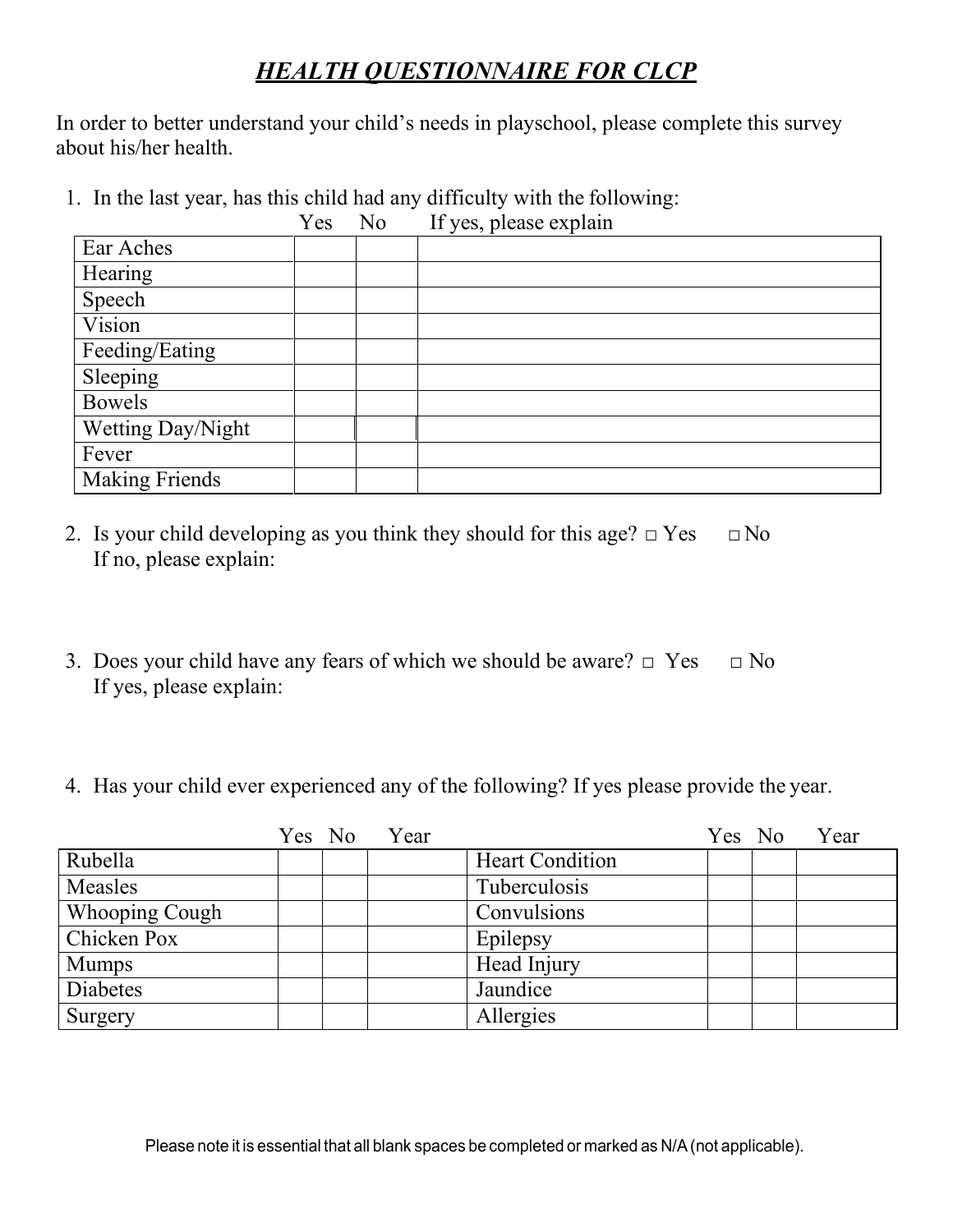



Callingwood-Lymburn Community League 18740 – 72 Avenue NW Edmonton, Alberta T5T 5E9 [admin@callingwoodlymburn.com](mailto:admin@callingwoodlymburn.com) www.callingwoodlymburn.com

#### **Parental Consent Form For Access to Parent & Child's Information**

The Callingwood-Lymburn Playschool Committee requires access to yours and your child's information for the purpose of communication as well planning activities and events as part of the playschool program. The 3 AM and 4 AM playschool teachers and CLCP Liaison from the CLCL Board of Directors, have completed a vulnerable sector check allowing access to all information. Our committee members may not have a check and *to avoid added cost* to the program, we will need your consent as indicated below. Information required to perform their positions include phone numbers, emails, child's date of birth and allergies. All committee members will keep this information confidential.

| We,                  | and                  |                                                                                                                      |
|----------------------|----------------------|----------------------------------------------------------------------------------------------------------------------|
| Parent/Guardian #1   |                      | Parent/Guardian #2                                                                                                   |
| (Please Print)       |                      | (Please Print)                                                                                                       |
| parents/guardians of |                      | (3 AM/3 PM or 4 AM/4 PM class)                                                                                       |
|                      | (Print child's name) | (Circle class enrolled in)                                                                                           |
|                      |                      | agree to allow the Callingwood-Lymburn Playschool committee members access to our                                    |
|                      |                      | to consider for complete that the stability of complete force and the complete the stability of the complete for all |

personal information and our child's personal information to be used to provide support for the Callingwood-Lymburn Playschool program.

Signature Parent/Guardian #1 Signature Parent/Guardian #2

Date **Date Date Date Date Date Date Date Date Date Date**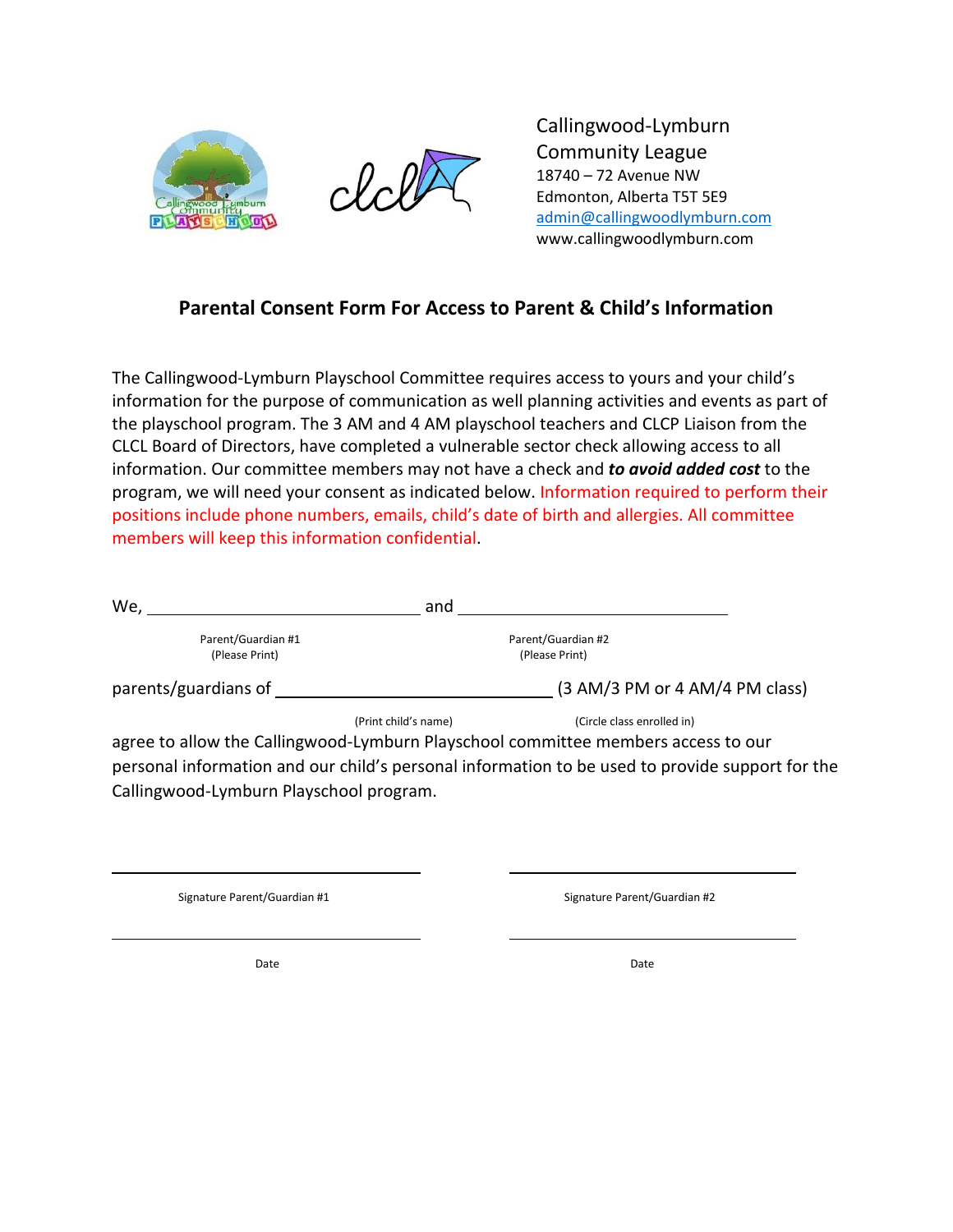## *Agreement with CLCP*

Click on each box to acknowledge that you agree and will commit to the following:

 $\Box$  I have read the Callingwood-Lymburn Community Playschool Parent Handbook.

 $\Box$  I am aware that I may be required to work 2 toy cleanings – 1 each semester.

 $\Box$  I am aware that I may be required to work 2 bingos or that I can pay the opt-out withdrawal.

 $\Box$  I am aware of the 2 required chocolate bar fundraisers or the 2 opt-out withdrawals.

 $\Box$  I am aware of the bathroom guidelines as outlined in the handbook.

 $\Box$  I give my consent for the CLCP committee to access the parent and my child's information. I have signed the Parental Consent form.

 $\Box$  Yes /  $\Box$  No - I give my child permission to participate in outings that involve walking in and around the school area.

 $\Box$  Yes /  $\Box$  No - I have read the media/photography release in the handbook and consent to photography

 $\Box$  I acknowledge that I am the parent or legal guardian of the registered student and that all information is accurate to the best of my knowledge.

 $\Box$  I agree with all the practices as mentioned above that are outlined in the Parent handbook.

Parent/Guardian Name:

Date:

| For Office use only                             |  |
|-------------------------------------------------|--|
| Date Form Received:                             |  |
| <b>Pre-Authorized Debit Agreement completed</b> |  |
| 1 VOID Cheque for PAD                           |  |

Please note it is essential that all blank spaces be completed or marked as N/A(not applicable).